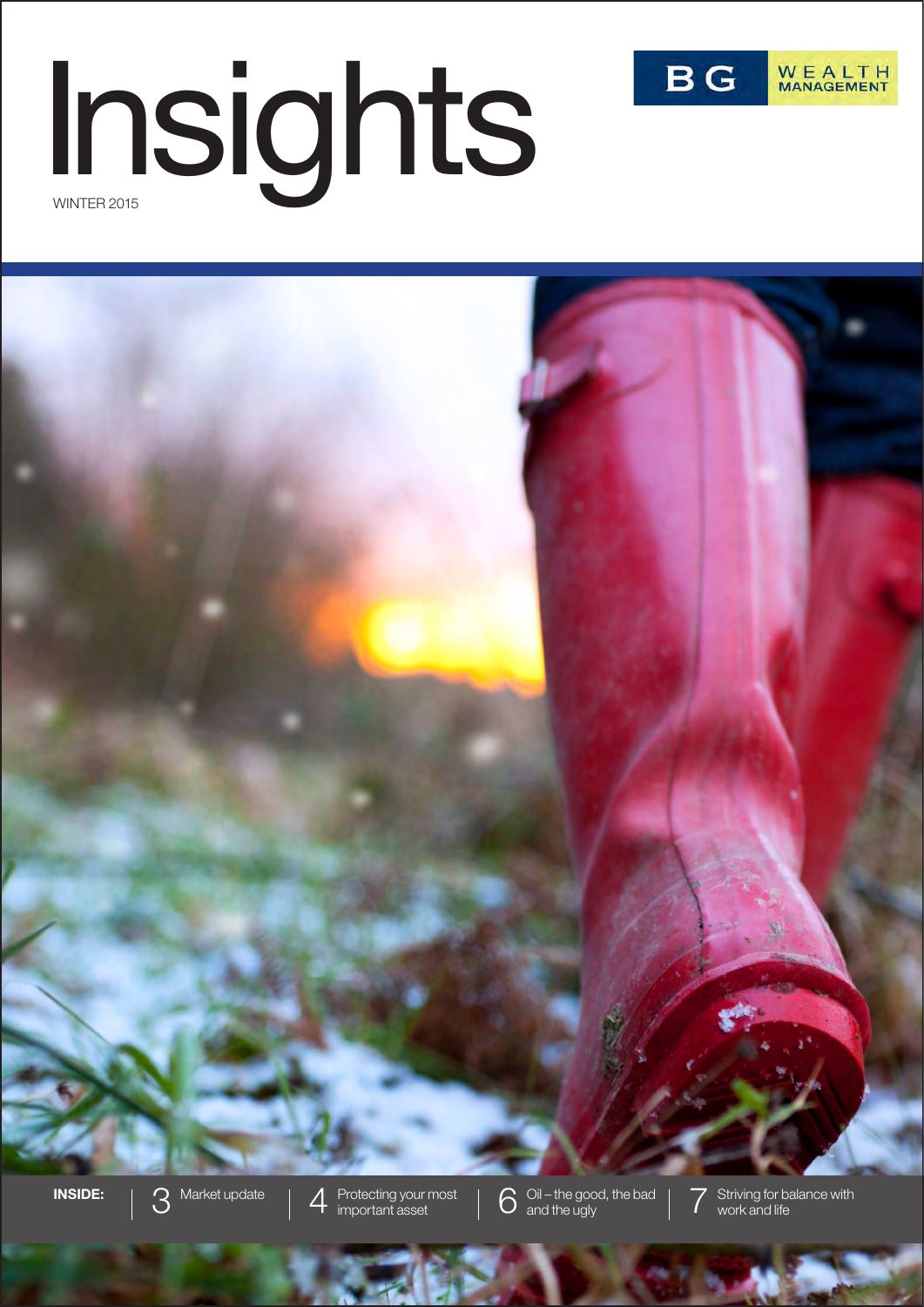# Welcome

*Winter 2015 Insights*

With oil prices dipping in the first half of the year, we investigate what this means for investments.

We also discuss how you can ensure your income is protected should an unexpected accident or illness occur and why it is something you need to consider during your working life.

Piers Bolger, Head of Portfolio Management - eQR Securities, provides us with his regular Market Update, looking at performance both at home and globally.

Finally, we discuss the elusive worklife balance so many Australians struggle to attain and arm you with five tips to achieving it.

Until next time – happy reading.



BG Wealth Management Rocky Sorrenti 03 9810 0700 rocky@banksgroup.com.au www.bgwealthmanagement.com.au

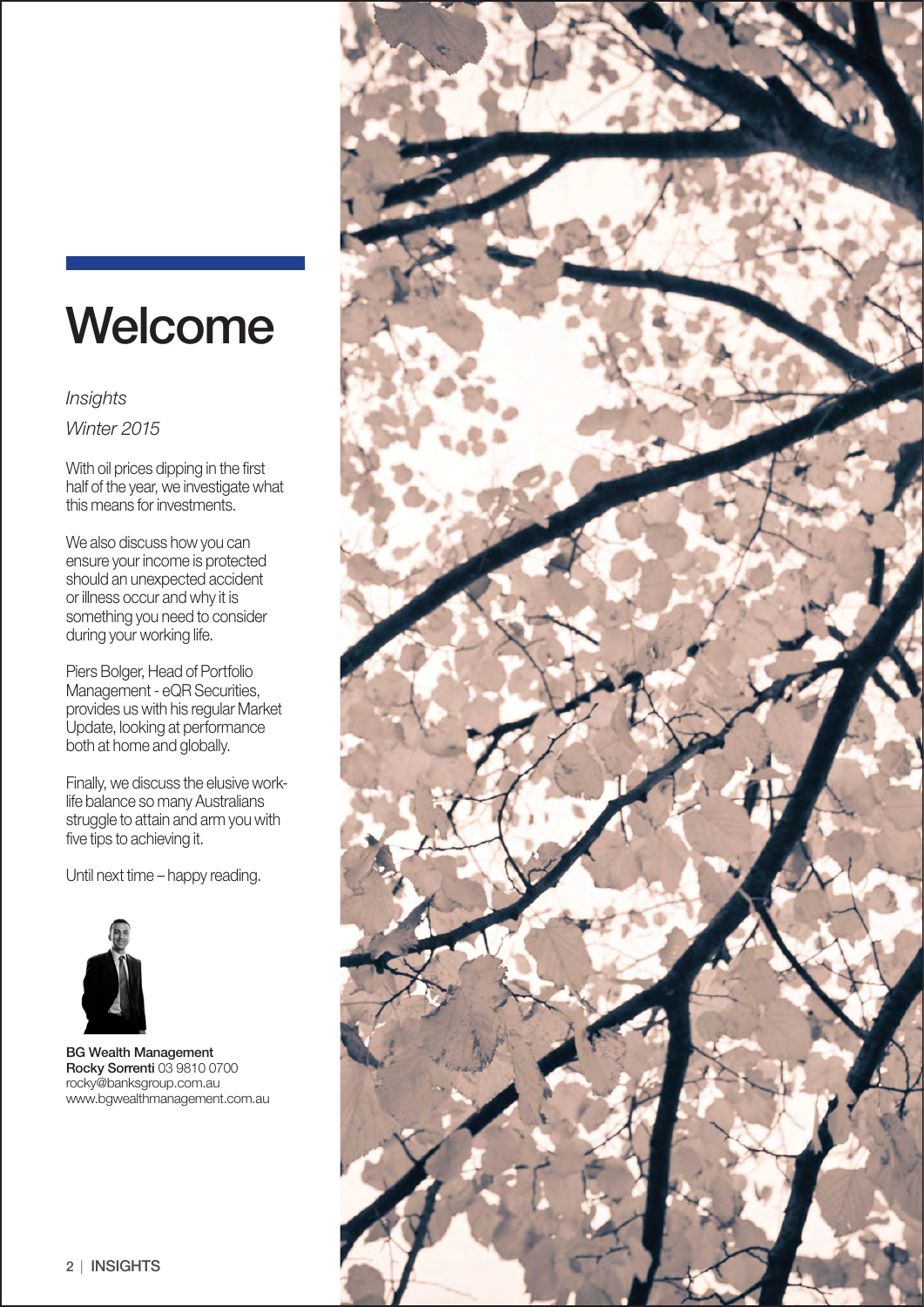# Market update

The outlook for the domestic economy is mixed, with its performance likely to be led by events on global markets for the remainder of 2015.

#### Global overview

The word that best summarises financial markets is volatile. Economic factors and geopolitical events continue to drive different views in markets, resulting in marked performance swings across asset classes.

There is a growing realisation that rising inflation levels have the potential to impact financial markets, which has led to a sharp rise in global bond yields. As we head into the second half of the year, the biggest challenge is whether the multiyear bond rally has finally reached its end game.

There are also concerns any moves by the US Federal Reserve to increase official cash rates will result in bond yields moving even higher from current levels. Additionally, equity markets may have moved ahead of fundamentals, making them prone to a correction.

Recent sell-offs in bond and equity markets represent a recalibration across global financial markets. But at this stage, this does not create a prolonged bear market.

*It's true the growth outlook remains mixed, with weaker than expected economic data across a number of regions in the first quarter of the year.*

But while the European Central Bank (ECB) has been surprised by the extent of the 'bounce' in the European economy given it has only just begun its quantitative easing program, we see little chance of the ECB closing its program before its stated end date of September 2016. This provides tacit support for both bond and equity markets.

Central banks in Japan and China and other emerging markets will continue to reduce cash rates to stimulate their economies. In addition, commodity prices are stabilising, although it will be some time before prices reach levels seen in 2014. These factors in combination should help to support global markets.

#### At home

In Australia, the challenges facing the economy show no signs of reduction. With the need for structural reform vital, along with global and regional sensitivities, we do not see material change in the domestic economic landscape any time soon.

Property data continues to show positive momentum with house prices in both Sydney and Melbourne still exhibiting growth. However, although the low interest rate environment is supporting higher house prices, we remain concerned about the medium-term outlook. This could impact the strength of the housing market, particularly if there is no broader improvement in the economy and the jobless rate rises.

Furthermore, the performance of corporate Australia remains subdued and the earnings outlook for the banking sector seems to have peaked. So it may be some time before the economy rebounds.

#### Looking forward

Overall, we believe the domestic economy will continue to moderate further. The near term fortunes of the economy will be linked to the global macro outlook as much as to domestic issues. Financial markets will continue to take their lead from global peers. most notably the US, and we have seen our bond market move in line with US Treasuries in recent periods.

Moreover, the slowdown across China, along with lower commodity prices, and a more benign corporate outlook have the ability to be a drag on the domestic share market for the remainder of the year.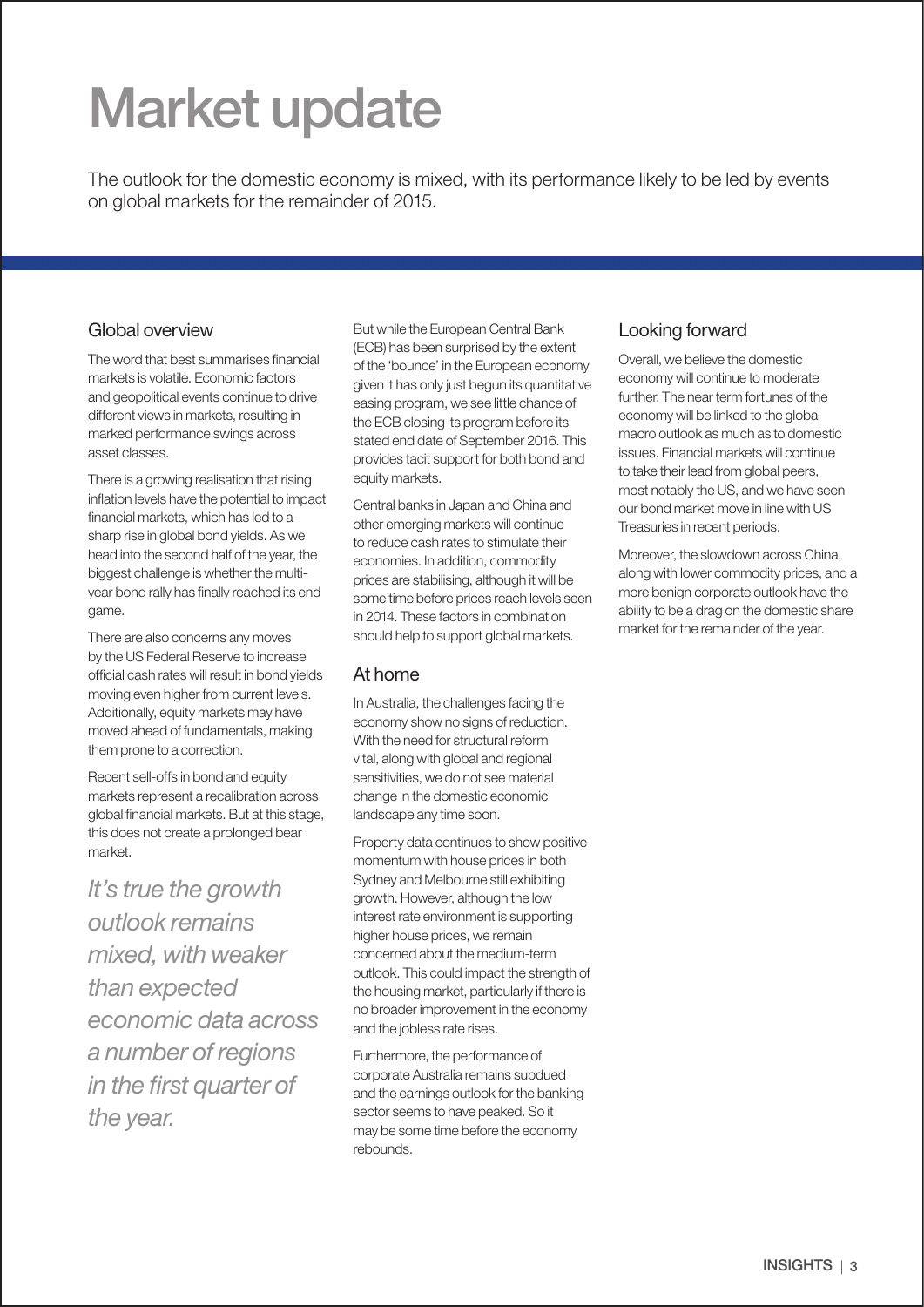

# Protecting your most important asset

It's easy to assume challenging times tend to affect other people. But the reality is any one of us can suffer an accident or illness that stops us from doing our job – even at a relatively young age. Which is why income protection insurance is such an important investment at every stage of our lives.

As a young person, it's easy to think few things have the potential to affect your income. But every day, people who are really just at the start of their lives experience events that mean they are temporarily unable to perform their role and earn the salary they need to support themselves and their family. As a result, income protection insurance is an essential cover for most of us.

Accidents and illness can happen to anyone, whether it's an injury from playing your favourite sport on the weekend, an accident whilst skiing on holidays or an unexpected illness striking you down unexpectedly.

We are all at risk of suffering an accident or serious illness. In fact, when it comes to cancer alone, according to the Australian Institute of Health and Welfare's 2012 report *Cancer in Australia: An overview* men have a one in three risk of being diagnosed with cancer by the age of 75, whereas for women this figure is one in four.<sup>1</sup>

Income protection provides financial support for people suffering a range of illnesses including cancer, heart attack and stroke. This type of cover is one of the main ways to protect your finances should you suffer a serious accident or illness. Let's take a look at how it works.

#### Taking out cover

Income protection insurance provides a financial benefit when someone experiences an event that prevents them from going to work for an extended period. These generally include cancer diagnoses, heart attacks or strokes, as well as serious accidents.

These policies provide cover after a designated waiting period – usually between four to six weeks. Policies usually provide cover for up to 75 per cent of a person's income, for up to five years. The cover ensures that if you suffer a serious accident or illness, you can still meet your obligations such as mortgage repayments and day to day household expenses. It means your family won't be seriously adversely affected if you do have to make a claim on your policy.

One of the benefits of income protection insurance is that it is usually tax deductible, which can make it an attractive adjunct to other forms of insurance such as life insurance.

1. www.aihw.gov.au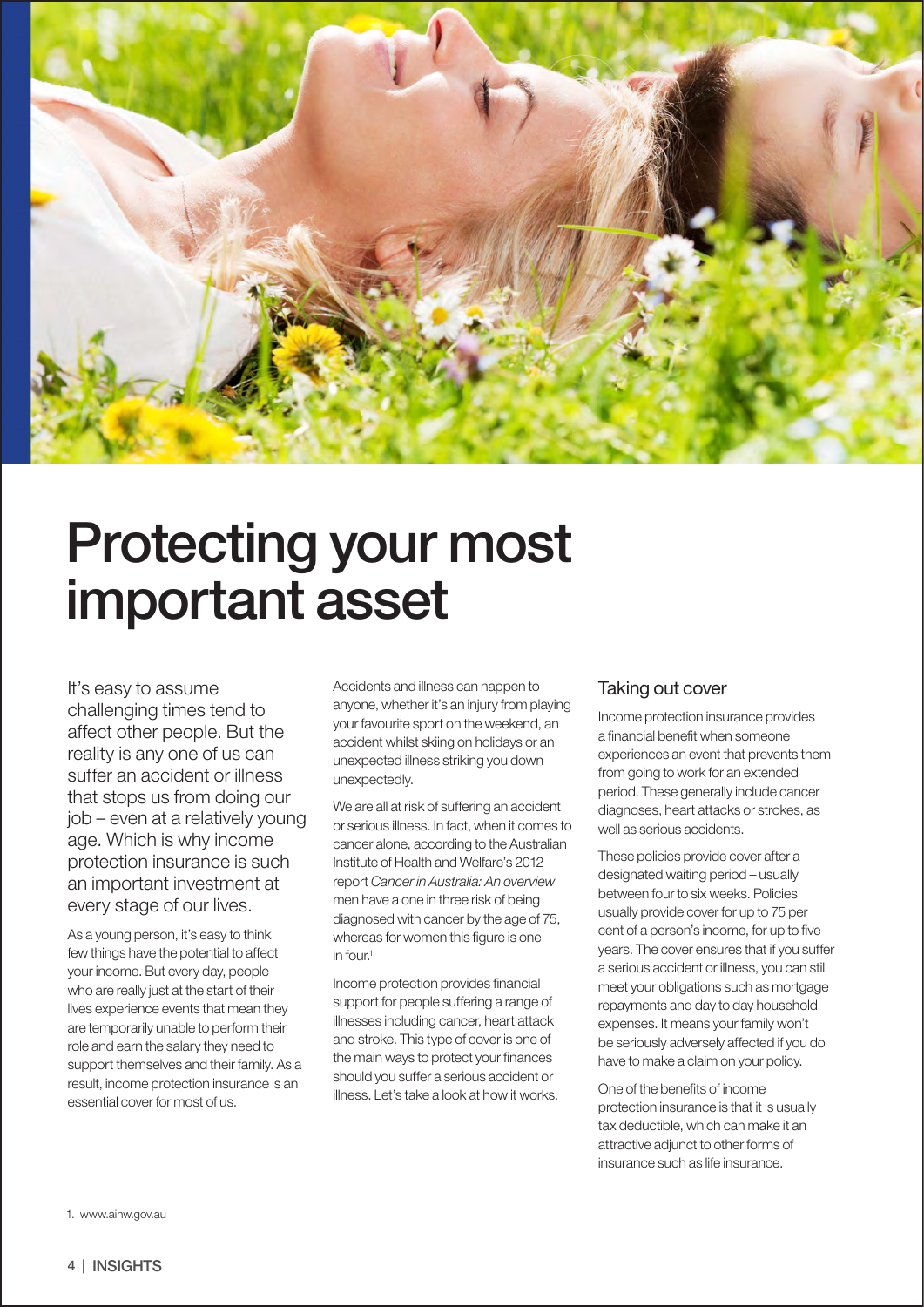

*"Without income protection insurance you would probably need to rely on your retirement nest egg to keep the ship afloat. "*

The important thing to understand about income protection cover is that the earlier in life you take it out, the lower the premiums will be\*. Which is why it makes sense to consider this type of insurance as soon as you start working.

#### What are your options?

While policies will differ from insurer to insurer, generally there are two options when it comes to receiving a pay out on an income protection policy. You select the option that's right for you when you take out the policy. The first option is to be insured for a sum that's an agreed value. For instance, someone who earns \$100,000 a year might choose to be covered for 75 per cent of their income. This can be a good option if you expect your income to fall because it locks in your salary at a higher level.

The other choice is to receive a pay-out based on an indemnified value. Under this option the pay-out will be determined by the income you earn at the time the claim is made.

#### How does it work?

Let's look at a hypothetical example to bring this type of insurance to life. Mary and Paul have two children and are paying off their home. Paul is a pilot and Mary works as a beauty therapist.

When Mary fell down some stairs and broke her leg she was unable to work for three months. But because she had income protection insurance that covered 75 per cent of her salary, the family was able to continue to meet its mortgage repayments. Importantly, Mary was able to fully recuperate at home while the money from the policy helped to cover her and her family's cost of living.

Income protection insurance is a must-have form of cover for most Australians. If you'd like to find out more about your policy options and how this type of insurance works, please contact your adviser today.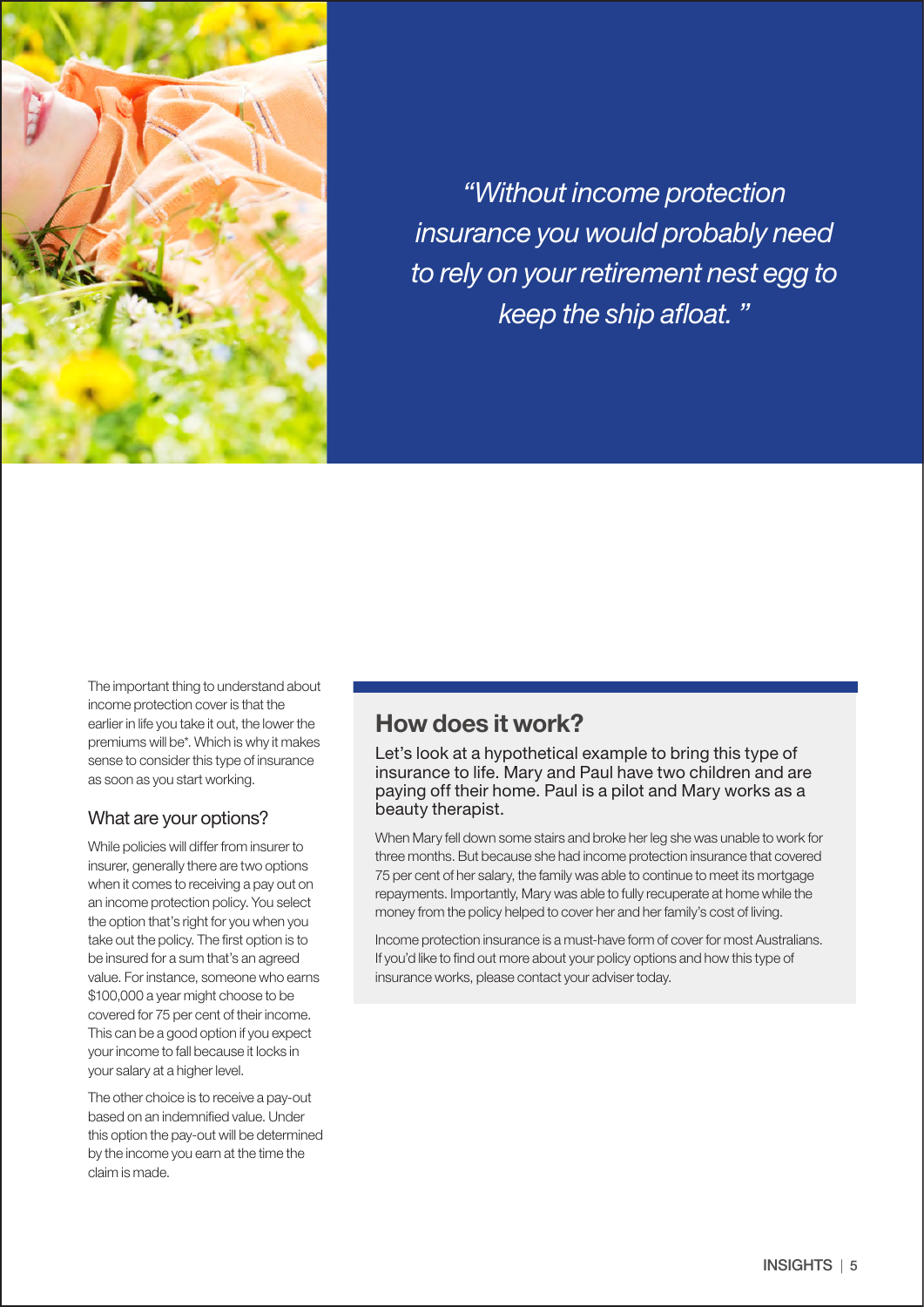# Oil – the good, the bad and the ugly

The price of oil may only be something you think about when you're filling up at a petrol station or when you book a flight and see fuel excises. But if you've been looking at oil prices recently, you would have noticed they've been going down. So what does this mean for investments?

#### Declining oil prices

Oil prices have changed rapidly in the past year. This has been a result of two factors – global oil supply and demand, and the Organisation of the Petroleum Exporting Countries (OPEC).

#### Key points

- Oil prices have declined over the past year due to:
	- increased supply, while demand remained static
	- OPEC allowing the market to self-regulate supply.
- Lower prices may benefit consumers and countries that import oil, while posing challenges to economies that rely on oil exports.
- 1. Global oil supply and demand
- Growth in oil demand has been at a stable pace with growth and projected growth at approximately 1.2% pa for 2004-2019.
- In recent times, there has been a dramatic increase in supply with shale oil as the new source of oil. Much of the increase in production has come from the US. The increased supply has meant an excess of oil and in turn, prices have declined.

2. OPEC

- OPEC has regulated oil over the past 30 years by matching supply to demand. This meant the level of prices encouraged development of new sources of oil.
- Shale oil is cheaper to produce than other sources of oil and as a result, was still profitable even at much lower prices. This meant OPEC had less power to regulate the market by restricting or increasing production.
- OPEC is now allowing the market to self-regulate through lower prices, and the current levels are now not profitable for the majority of US shale oil producers.

#### What do lower oil prices mean?

Lower oil prices are particularly helpful to consumers but can also be positive for some countries.

- Cheaper oil prices flow on to cheaper energy prices both for homes and for food production, as well as cheaper petrol prices, leaving consumers with a higher disposable income, particularly beneficial to those in countries with lower average incomes.
- Countries that import oil can now acquire the same volumes more cheaply which assists with growth. Europe and Japan fall into this category which will assist with their economic recovery.

In contrast, countries that rely on oil and gas exports will face economic pressure due to the lower prices.

- Some of the most dependent countries include those in less stable global regions like Nigeria, Libya, Russia and Iran.
- Increased economic pressure may also heighten existing tensions in these regions.

#### The outlook for oil prices

The new low threshold for oil prices is around US\$65 per barrel, compared to around US\$80 per barrel up until November 2014. If prices drop below this level, it would discourage new shale oil development, and production has already decreased with US rig counts dropping by approximately 20% since mid-2014.

Lower supplies will help drive the market to correct to higher oil prices. Prices closer to US\$80-US\$100 per barrel over the next 5-10 years is required to ensure current oil consumption is being replaced by new discoveries. So perhaps we should enjoy our cheaper petrol while we can.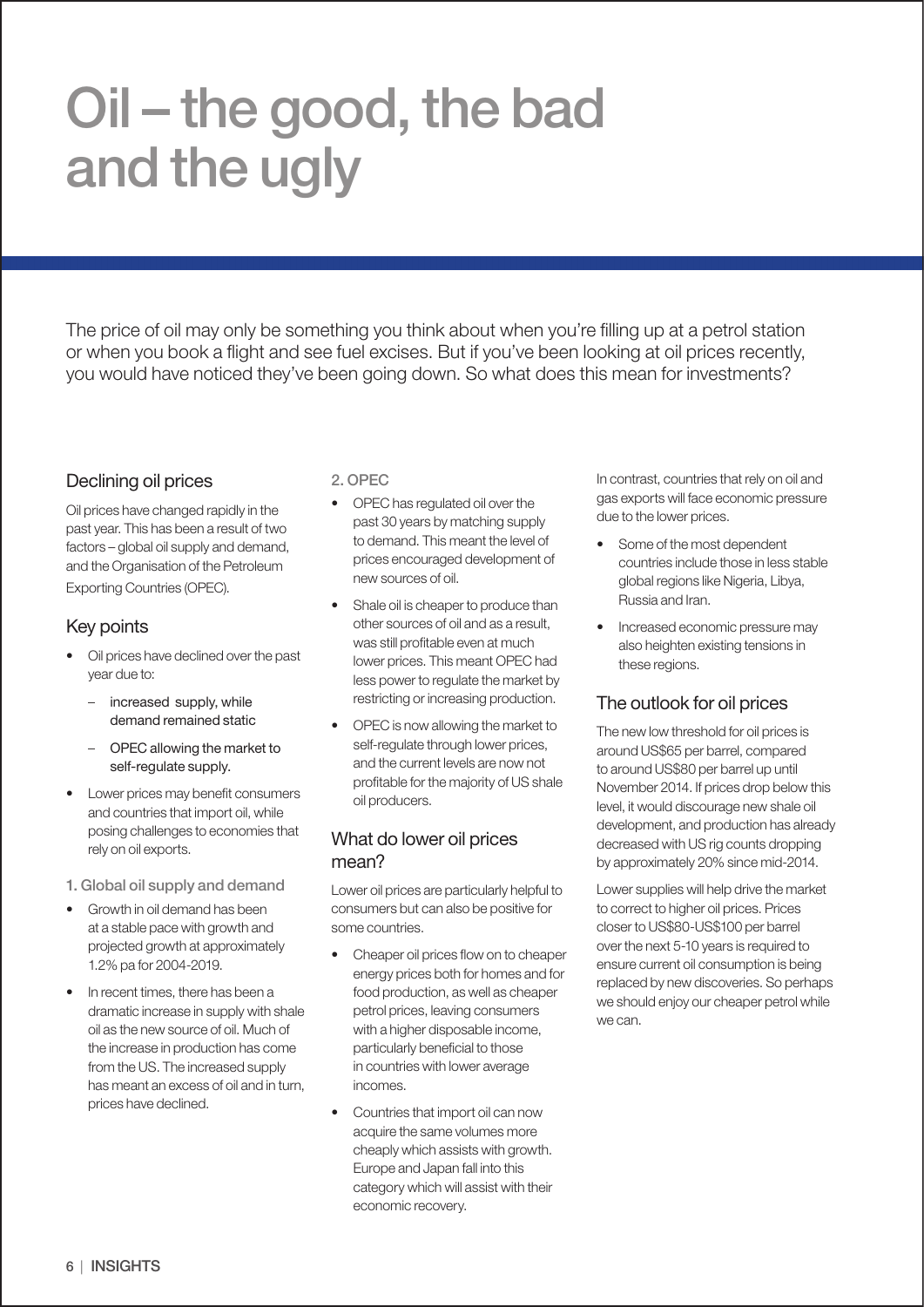

# Striving for balance with work and life

Work-life balance for four out of every ten working Australians is actually getting worse, according to a report by The Australian Institute Think Tank in November of last year. The study also found Australians are donating \$110 billion in free labour each year by giving extra time to work without being paid. This means the average full-time worker is doing six hours of unpaid overtime each week – worth an estimated \$9,471 a year.

#### Why?

The reason for the increasing work-life imbalance, is work insecurity and pressure from bosses, says Director of Research David Baker. Fear about job security is described as widespread.

"For many Australian workers rocking the boat appears to be a genuine concern," Mr Baker says. "If seeking better balance is perceived to be a threat to career prospects people are unlikely to freely raise the issue with their boss."

On top of that, technology means we are constantly available, so it can be difficult to switch off. So is the elusive work-life balance possible?

#### Work-life balance – what is it actually?

Firstly, it helps to actually define what work-life balance is. It's an often talkedabout concept but in reality how that looks is very personal.

Jim Bird who works at WorkLifeBalance. com, a company that offers high performance, enterprise-wide work-life balance solutions and time management programs, says that what it's not, is trying to schedule equal hours between your work and personal life.

There's no perfect, one-size fits all solution but rather, that the best individual life work balance will vary over time and often on a daily basis, Mr Bird says.

#### Why it's important

It is common knowledge that overwork over time equals burn out, ill health, lack of productivity and motivation. Balance brings out the best of us in both our work and personal lives. It's essentially about having a balance of achievement and enjoyment.

"Achievement and enjoyment are the front and back of the coin of value in life. You can't have one without the other. Trying to live a one sided life is why so many 'successful' people are not happy, or not nearly as happy as they should be," Mr Bird says.

"You cannot get the full value from life without both achievement and enjoyment. Focusing on achievement and enjoyment every day in life helps you avoid the 'As Soon As Trap', the life dulling habit of planning on getting around to the joys of life and accomplishment 'as soon as….'"

#### 5 tips to achieving greater balance

- **1.** Make time every day for things that make you feel good, like exercise.
- 2. Limit time wasting activities and people.
- 3. Unplug from technology for set periods of the day.
- 4. Be prepared to change and let some things go to create space.
- 5. Take small steps balance takes time to get right.